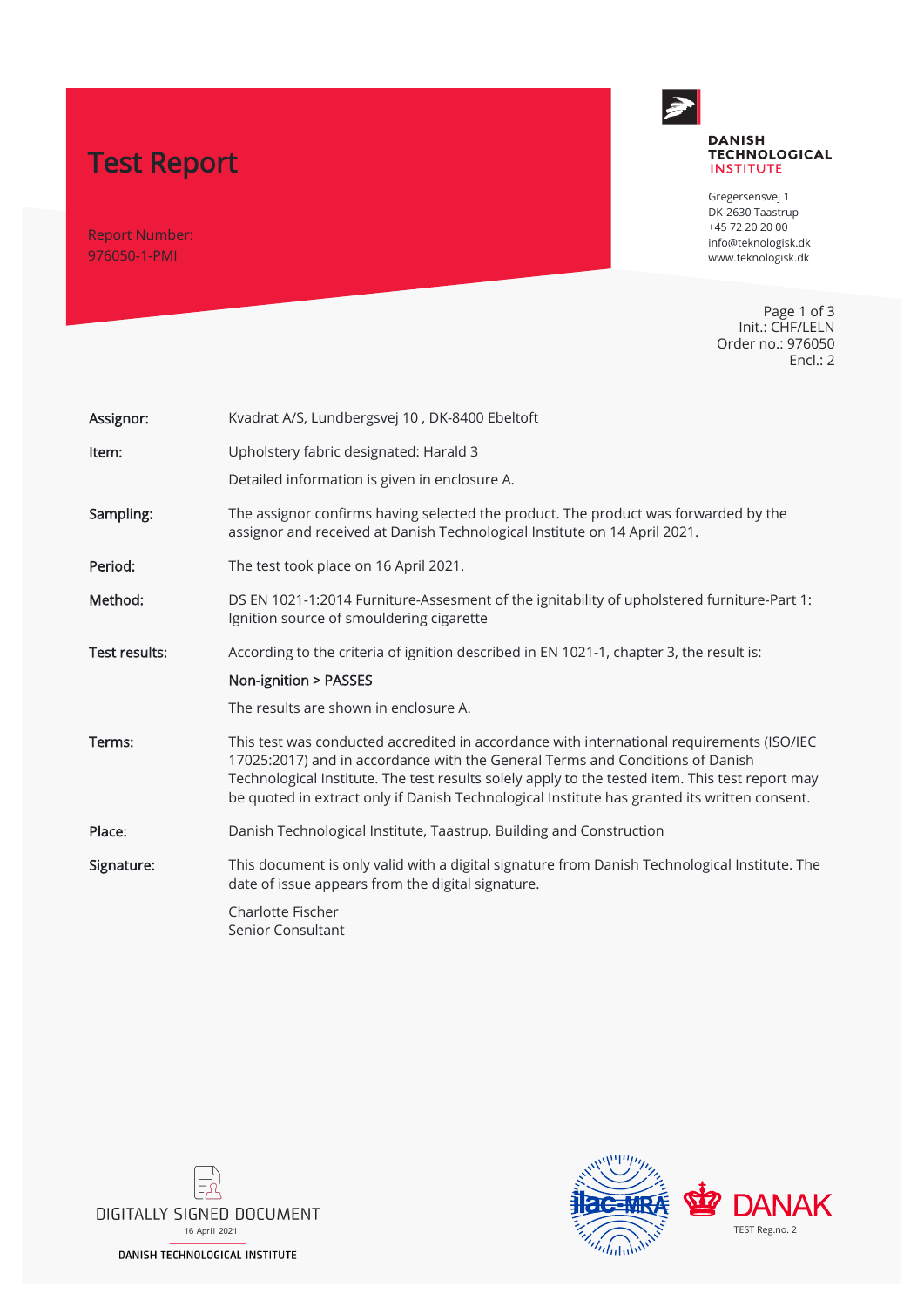## Enclosure: A



#### Materials

Item: Upholstery fabric designated: Harald 3

Combination of upholstered material tested: Cover: Sample of upholstery fabric, designated: Harald 3, 0133 (as per info from the assignor) Fibre content: 100% Cotton Approximate mass per area unit: 372 g/m<sup>2</sup> **Filling:** Flame-retardant CMHR foam designated: RG 37160, approximate density: 35 kg/m<sup>3</sup> (The foam is delivered by the test laboratory)

#### Results

| Test method:                                 | DS EN 1021-1:2014                                                                                                         |
|----------------------------------------------|---------------------------------------------------------------------------------------------------------------------------|
| Ignition source:                             | Smouldering cigarette                                                                                                     |
| Water soaking:                               | Before testing the sample was not subjected to the water soaking and drying<br>procedure described in EN 1021-1, annex D. |
| Conditioning atmosphere: 23±2 °C / 50±5 % RH |                                                                                                                           |

#### Test result: Non-ignition > PASSES

|                                                                       |  | Cigarette Test No. |           |  |
|-----------------------------------------------------------------------|--|--------------------|-----------|--|
| Smouldering criteria                                                  |  | 2                  | 3         |  |
| Unsafe escalating combustion (3.1.a)                                  |  | No.                | <b>No</b> |  |
| Test assembly largely consumed (3.1.b)                                |  | No.                | <b>No</b> |  |
| Smoulders to extremities (3.1.c)                                      |  | <b>No</b>          | <b>No</b> |  |
| Smoulders through thickness (3.1.c)                                   |  | No.                | <b>No</b> |  |
| Smoulders for more than 1 hour (3.1.d)                                |  | N <sub>o</sub>     | <b>No</b> |  |
| In final examination, presence of progressive smouldering (3.1.e)     |  | No.                | No.       |  |
| Flaming criteria                                                      |  |                    |           |  |
| Occurrence of flames (3.2)                                            |  | <b>No</b>          | <b>No</b> |  |
| Self-extinguishing of the cigarettes before smouldering entire length |  | No.                | <b>No</b> |  |

The above test results relate only to the ignitability of the combination of materials under the particular conditions of test; they are not intended as a means of assessing the full potential fire hazard of the materials in use.